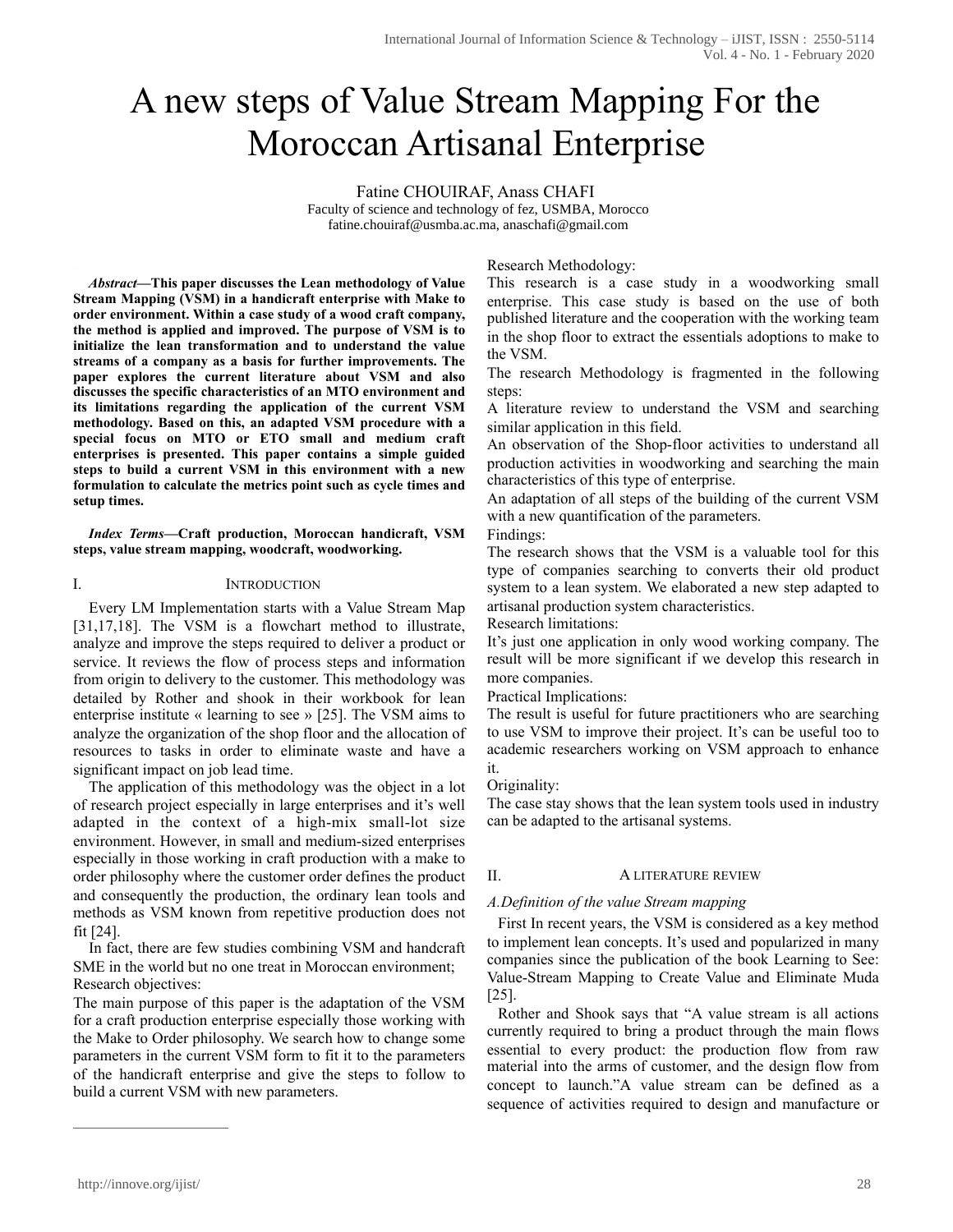provide a product or service. The Value stream maps were in the beginning « a material and information flow maps" presented as one-page diagrams defining all the activities of the process used to make a product [31]. Not only the material flows are mapped, but also information flows that control these material flows[25]. Value stream maps is a pencil and paper visualization tool that shows the flow of material and information associated to the activities used to produce [31]. Therefore value stream maps help users to see waste that exists in process [9] that adds cost but does not add value.

Monden [20] classified operations in three categories nonvalue adding (NVA), necessary but non-value adding (NNVA) and value adding (VA).

The value stream mapping is usually considered as an excellent method to begin the lean journey because it helps to understand the big picture of the business enterprise. It's very useful for the visualization, the analysis and the redesign of the production including material flow as well as information flow [25,31]and help to identify and eliminate or reduce waste[29].

Womack and Jones state in their Lean action plan [31] that to start directly with identifying the current value streams and mapping by product family. Rivera (Rivera and Frank Chen, 2007) presents VSM as the initial tool to start a Lean implementation which complies with the Lean implementation procedure presented by Womack and Jones.

# *B.A brief review of studies describing the adaptation or application of VSM in craft production*

The VSM was First implemented by the automotive industry with a strong focus on low-mix series production [4,29], it was expanded too to various applications[31] and to other industries [10,5] and was enriched by others tools and techniques.

 Many researchers have described the application of VSM in various type of production system (such as project, job, batch, mass or continuous production systems). Gurumurthy [16] had encompassed the studies describing the application of VSM. Table I show a review of papers describing the application of VSM developed by [16]. We added some authors speaking about the application of VSM in SME.

| $N^{\circ}$ | <b>Authors and years</b> The studies |                                                                                                              |
|-------------|--------------------------------------|--------------------------------------------------------------------------------------------------------------|
| 1           | Hines & Rich<br>(1997)               | The seven value stream                                                                                       |
| 2           | Dhandapani (2004)                    | Applying lean thinking: a case study of<br>an Indian steel plant                                             |
| 3           | Emiliani & Stec<br>(2004)            | Using value-stream maps to improve<br>leadership                                                             |
| 4           | Seth & Gupta<br>(2005)               | Application of value stream mapping<br>for lean operations and cycle time<br>reduction: an Indian case study |
| 5           | Braglia et al (2006)                 | A new value stream mapping approach<br>for complex production systems                                        |
| 6           | Parry & Turner<br>(2006)             | Application of lean visual process<br>management tools                                                       |

#### **N° Authors and years The studies**

| 7  | Grewal (2008)                    | An initiative to implement lean<br>manufacturing using value stream<br>mapping in a small company                                  |
|----|----------------------------------|------------------------------------------------------------------------------------------------------------------------------------|
| 8  | Quesada &<br>buehlmann           | Lean Thinking: Examples and<br>Applications in the Wood Products<br>Industry                                                       |
| 9  | Gurumurthy $\&$<br>Kodali (2011) | Design of lean manufacturing systems<br>using value stream mapping with<br>simulation                                              |
| 10 | D.T. Matt (2013)                 | Adaptation of the value stream<br>mapping approach to the design of lean<br>engineer-to- order production systems:<br>A case study |

TABLE 1: APPLICATION OF VSM IN SME

From Table I, we can see that VSM has been used in both manufacturing and service industries; but, its application is more predominant in manufacturing. It's used mostly for productivity improvements but it's also used in various domains. However, the number of case studies describing the application of VSM in small-and medium-sized enterprise(s) SMEs oriented in craft production is very less. Only three papers are available, which specifically mentioned the adaptation and application of the VSM in craft small and sized enterprise.

[5] mentioned that VSM cannot be used directly for manufacturing processes with merging flows. Thus, the research team defined a procedural approach: first the part families are identified, and then the machine sharing among the targeted families is determined identifying and optimizing the critical value stream. A key issue in all research activities involving VSM technique in a manufacturing environment is that suitable part or product families can be identified. However, in an ETO environment as it can be typically found for example in construction industry [11, 21] the tools and methods known from repetitive production usually do not fit or have to be limited in use for lean improvements in simple processes[21]. Another shortcoming of applying the traditional VSM approach in an ETO environment is that it fails to map multiple products with different routings and that it lacks suitable economic measures for value or other typical manufacturing performance parameters [5]. Thus, a large number of small and medium-sized companies which are mainly focusing their activities on craft-production still cannot fully take advantage of the efficiency gains that can be obtained by VSM[21].

# III. THE CASE STUDY

# *A.The traditional procedure of VSM*

After a literature review searching how to build a value stream map, we found a lot of complicated steps to follow. The mapping becomes more difficult and the result is a complicated map very difficult to analyze which divert from the ultimate objective of the VSM. In this paper we tried to extract just the necessary information and presenting them in a simple way.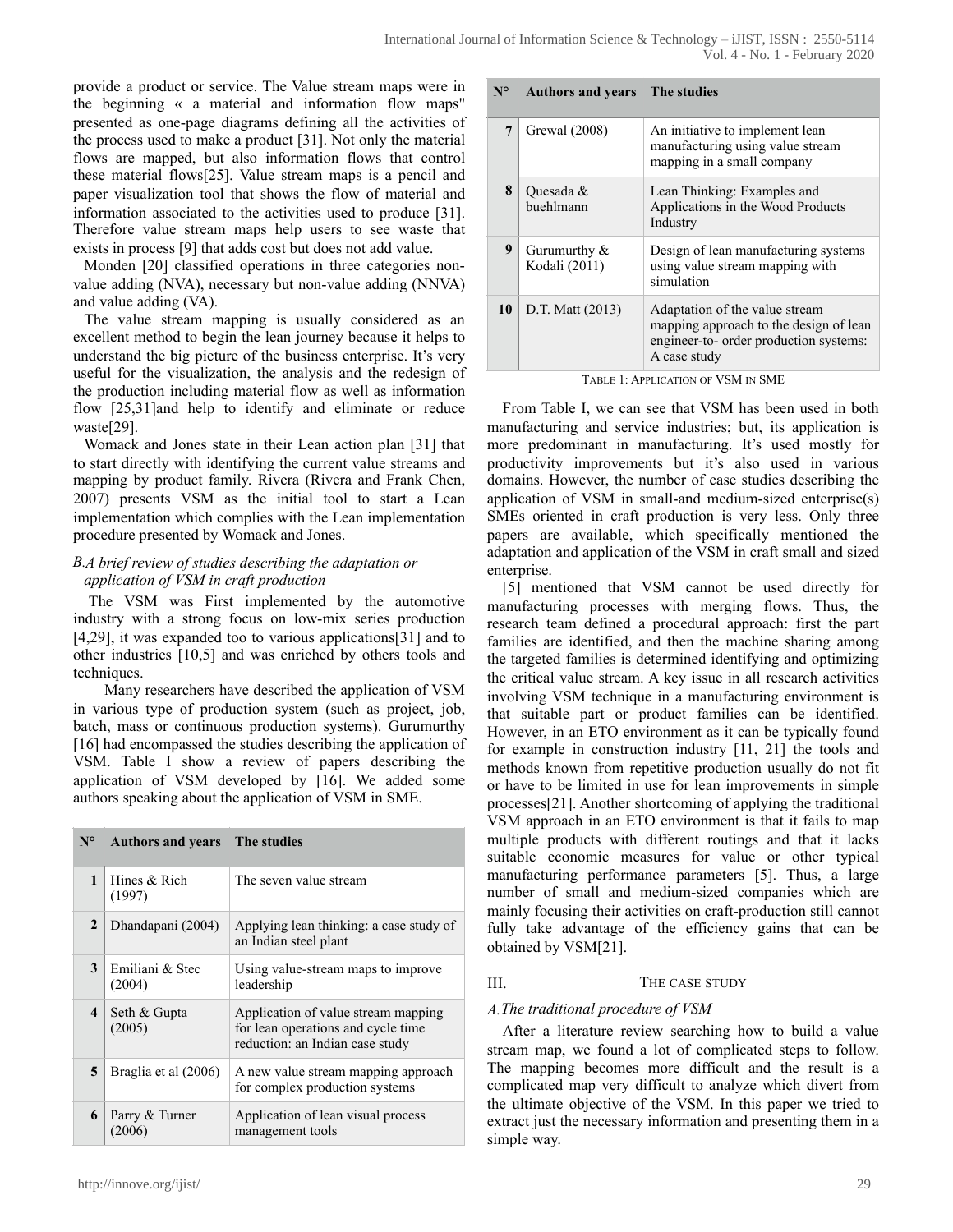#### *the general steps*

The first step before starting the mapping is to identify the product families, groups of products that go through the same processing steps, to be investigated from the point of ordering raw materials until the point of final product delivery to the customer.

The second step Womack emphasizes to determine the current problem(s) with the value stream. Afterwards the development of the current state map is ideally conducted by a multidisciplinary team where participants should be from the whole value stream.

The final step of mapping the current state is measuring the throughput time of the value stream.

#### *The essential data to collect*

The essential data needed for building the current state map 25] are:

Product family steps of process: Definition of the production processes the selected product family goes through, e.g., cutting, assembly, finishing, etc.

 Production information: Information about changeovers, frequency of raw material delivery, number of shifts the plant works, working time and breaks for each shift, etc.

Ordering: Customer requirements for each product of the family investigated, e.g., 100 products of type A and 300 type B needed every week. Packaging requirements for the orders, e.g., number of products per pallet or box.

Production Control: Forecast data received from customers and sent to different internal processes and to suppliers.

#### *The symbols used in the map*

VSM symbols vary in different places, but they fall into these four categories: process, material, information and general.

| Symbol                     | Name                      | <b>Description</b>                                                                        |
|----------------------------|---------------------------|-------------------------------------------------------------------------------------------|
|                            | Customer/Supplier         | Represents customer in upper right<br>or supplier in upper left.                          |
|                            | Dedicated Process<br>Flow | A fixed activity flow within a<br>department.                                             |
|                            | <b>Shared Process</b>     | A process shared by other parts of<br>the value stream.                                   |
| Data 1<br>Data 2<br>Data 3 | Data Box                  | Data about the process step, such<br>as cycle time, change over time<br>and uptime.       |
|                            | Workcell                  | Indicates that multiple processes<br>are being integrated in a<br>manufacturing workcell. |

Inventory Inventory between two processes. Movement of the raw materials from **Shipments** suppliers to the factory and then to customers. **Push Arrow** Pushing material from one process to the next. An inventory "supermarket" (also Supermarket called a kanban stockpoint). **Material Pull** Removal of materials in a supermarket to downstream processes. **FIFO Lane** First-In-First-Out inventory.  $-$  FIFO $\rightarrow$ Inventory "hedge" against production **Safety Stock** problems.

#### Figure 2 :The material symbol

customers.

Shipments from suppliers or to the

External

Shipment

| Symbol | Name                  | Description                                                                                                                                                  |
|--------|-----------------------|--------------------------------------------------------------------------------------------------------------------------------------------------------------|
|        | Production<br>Control | A central production scheduling or<br>control operation, department or<br>person                                                                             |
| Daily. | Manual<br>Info        | Shows the general flow of info from<br>memos or conversation.                                                                                                |
|        | Electronic<br>Info    | Such as EDI (electronic data<br>interchange), the internet, WANs<br>(wide area network), LANs (local area<br>network) or intranets.                          |
|        | Production<br>Kanhan  | Triggers the production of a<br>predetermined number of parts. This<br>signals a supplying process to provide<br>the parts to another downstream<br>process. |
|        | Withdrawal<br>Kanban  | A device or card that informs a<br>material handler to transfer parts from<br>a supermarket to the receiving<br>process.                                     |

Figure3: The information symbol

Figure1: The process Symbol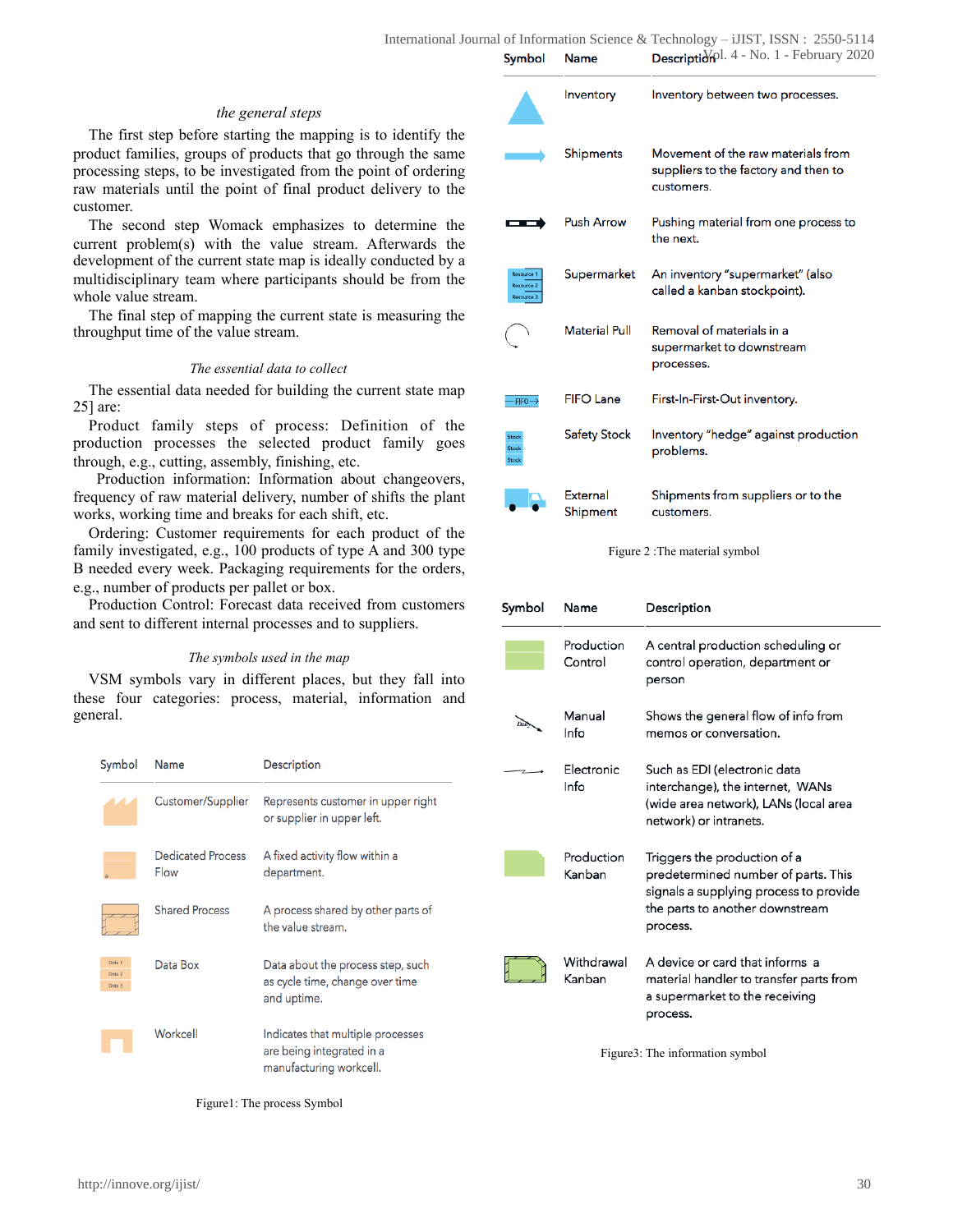| Symbol | Name            | Description                                                                                               |
|--------|-----------------|-----------------------------------------------------------------------------------------------------------|
|        | Kaizen<br>Burst | Attention-getting symbol highlights<br>improvement needs to achieve the future<br>state Value Stream Map. |
|        | Operator        | Number of operators required to process<br>the VSM family for a particular<br>workstation.                |
|        | Other           | Other useful information.                                                                                 |
|        | Timeline        | Shows cycle times and wait/down times.<br>Used for calculating Lead Time and Total<br>Cycle Time.         |

Figure 4: The General symbols

#### *The indicators to calculate*

In fact, there is some ratio which helps to define the percentage of the operation with an added-value. These ratios are:

The Takt time is the production rate that matches the customer buying rate. It is the division of the system's available work time per shift by the customer demand rate per shift.

The non value-added (NVA) times which are the inventory point (raw materials, finishing, packaging, and finished products) levels. Because the inventory levels are shown in units, this needs to be translated into time units (for example days). Therefore, the daily demand is used for doing this calculation.

The value-added times: There are just the processing times for each of the three processes (machining, packaging, finishing). These times are expressed generally in seconds (sec).

The total lead time: It's the sum of all value expressed in the timelines.

The process time: It's the sum of all operations with added value which are cycle times.

Express no value-added time and value-added time as a percentage of total lead time. Calculations are made using days as the baseline; therefore, the process time or VA time needs to be expressed in days, instead of seconds.

## *B.The characteristics of the product system in a make to order in woodworking*

The chosen company is a small sized Moroccan enterprise specialized in the woodcraft. It's specialized in the furniture of professional offices and schools with a turnover of 2 millions Dhs and 20 employees (with 10 artisan).

This company is working by project with make to order. Every product is unique and consequently, designs and production is made to the specific customer order (batch-ofone production). The project can contain a various article such as desks, counters, chairs, files drawers, etc. Usually the final product can involve some common materials or standard parts and same operations works, but every customer order requires individual bills of materials and production routings to complete the final product within an agreed deadline.

The Demand is irregular. The process typically consists of cutting, assembly and finishing. However, designing is become very important in the craft production. The customer demands a 3D conception to choose the better design. Consequently, the company integrates this step and became an engineer to order. ETO extends the make-to-order (MTO) strategy by a stage in which a product is designed to order according to individual customer needs. The logics and sequence of the main processes in the ETO model is very similar to the MTO case; however, the products tend to be highly influenced by the interaction with customers even after production order release and start of production [22].

In this case, the company works by project. The majority of theirs projects are furniture for offices. They are usually composed of a desk, a counter, a base table, a file drawer, cabinet). The products are manufactured in environments similar to manufacturing job-shop conditions. After a designing of the items, the product manager produce a file which we found all the raw materials needed for the production. The design must be valid by the customer to the commercial to start the process of production. The observation of the production area and all the steps of the production permitted to notice that even if the company works with ETO, it usually produces the same articles with customization. 90% of their projects are composed of a desk, a counter and a file drawer.

For a better understanding of the specific characteristics of this environment, we did a gemba walk for a month with a comparison with standard environment. The following table regroups all the characteristics where a difference was identified. These characteristics were determined during observations of the shop-floor activities, a detailed process analysis, and interviews and informal discussions with all the team from the top management to the artisans.

|                          | The difference                                                                                                                                                                 |
|--------------------------|--------------------------------------------------------------------------------------------------------------------------------------------------------------------------------|
| <b>Takt time</b>         | It's very difficult to define it. It's due<br>to the various products and their<br>uniqueness. Also the numbers of<br>commands and theirs types is not<br>fixed per months     |
| customer<br>requirements | It vary from product to product.<br>Every customer chose his<br>specifications such as colors, models,<br>wood, forms                                                          |
| Number of<br>components  | The uniqueness of the articles and<br>their variety engender a big numbers<br>of components even if some<br>components are standard with<br>variation of the woods and colors. |
| cycle times              | The variety of the components affects<br>the cycle times.                                                                                                                      |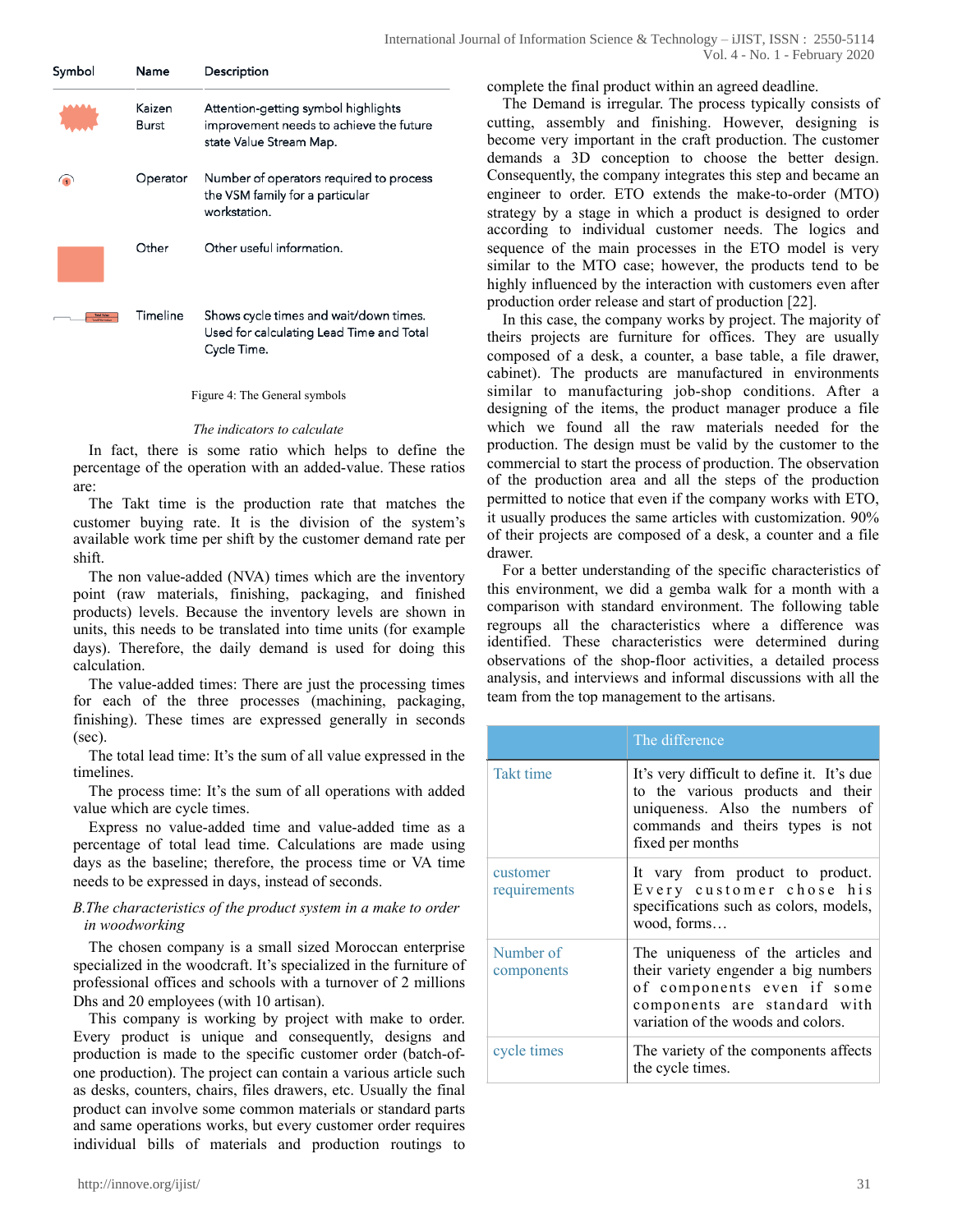|                          | The difference                                                                                                                                                                          |
|--------------------------|-----------------------------------------------------------------------------------------------------------------------------------------------------------------------------------------|
| Setup times              | In this case is a change tools time or<br>searching tools time, the artisan have<br>to search the tools every time he want<br>to do an other operation.                                 |
| material flow            | No clear material flow.                                                                                                                                                                 |
| information flow         | No electronic information flow. Only<br>a physical information flow between<br>commercial and production and<br>accountant services. Between work<br>station the information is verbal. |
| Workflow                 | There is no defined workflow. The<br>top management says that it's difficult<br>to define a workflow of every articles.                                                                 |
| Collect of data          | It's a big problems. There is no<br>enregistration of the data.                                                                                                                         |
| Scheduling               | Because the demand is irregular and<br>the variation of the number of<br>articles, the product manager say that<br>it's difficult to planify a production<br>program                    |
| Work units or<br>pitches | We can't fixe a duration per articles.                                                                                                                                                  |
| Shipment date            | Fixed in the majority of times by the<br>customer.                                                                                                                                      |

TABLE 2: THE CHARACTERISTICS OF MTO PRODUCT SYSTEM

Another constraints were found generally in all craft SME are less resource and several functions are held by one person.

#### *C.Adaptation of VSM to craft company requirements*

Because of these differences, the VSM approach has to be adapted to fit to this new requirement. In this case, the project can be composed of several articles. Every article is an object of VSM with its leads times. The number of component by articles is little and there is no merge activity.

#### *The new quantification of parameters*

According to these requirements, we redefined new metrics parameters that help to see the percentage of added value task. The following parameters were defined in Arabic language.

The cycle times CT: The time when value is added to the article. To calculate this time we suggest listing all the operations doing by every artisan in every step. This list constitutes all the operations with added value. We found that this time is approximately the same by type of article. So the type by process is the sum of the time by ever task or operation. These operations are long so their units can be by minutes sometimes hours.

In Process Time PT: in this case is hours of continuous work it takes to do the task.

The changeover times (setup time) CO: It's the time needed to the artisans to change his tools, to search his tools or waiting that the tools is free.

The waiting time W: It's the time in the opening hours when the article is waiting to pass to the other workstation or process.

The rework ration RR: the number of time we repeat a task to have the best job.

The lead time: is time needed to complete an article from the commands to the delivery.

The lead times of the project can be defined in two ways:

The first way is if the articles are launched at the same time. The lead time of the project is the max of the lead times of all the articles.

The second way is if the articles are launched one by one, the lead time is the sum of the max of each process of articles.

We have to notice that the lea time of the project and the delivery time were calculated arbitrarily and the statistics of the project shown that it's not respected.

The new building steps of VSM in craft enterprise

On a big whiteboard or paper with a pencil or a marker, we build our VSM. We use post-it to refer to a process with its value CT, CO, W.

#### *Step 1*

Identify the project and the essentials articles to be studied and improved. You typically put together a team to do the mapping and analysis.

Identify the customer, the suppliers for this project. Calculate the time of the purchasing of the raw materials and the time.

#### *Step 2*

 Bound the process, which means determining the limits or scope of your map. Define the scope of your chain. For example: if your chain include just production task like cutting, assembly and finishing, or that includes design and raw material buying too.

#### *Step 3*

Do your Gemba walk or process walk and note information about the type of material flow, the type of information flow, the communication method used, and your type inventory.

#### *Step 4*

Define the process steps, keeping within the information you've just defined as you do your walk. In this case, all of the steps might take place in a single location that inventory enters and then leaves. For each process, you have to identify a list of tasks needed to achieve this process. Then record time needed for every task. It's vital to record the reality of your observations, and not rely on information from employees who may have a vested interest in explaining away a problem. The purpose is to document each significant step required to create the product's value.

#### *Step 5*

 Collect process data on your walk. This is where you start evaluating the performance of each step of the process. cycle time C, change-over time CO, waiting time between process W, number of workers, shifts, and available working hours. All of these could result in finding efficiencies and cutting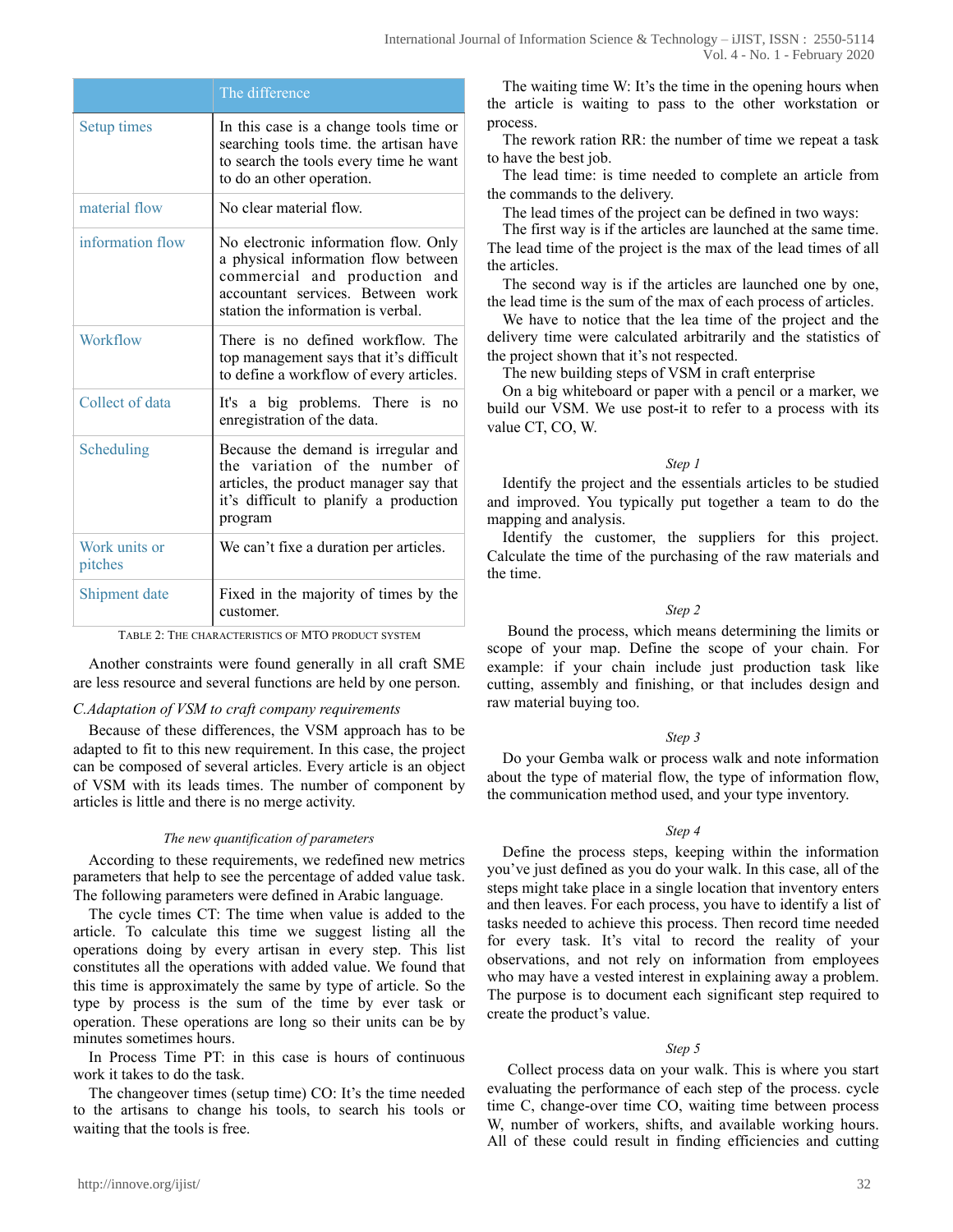waste. Add that process data to the data boxes of your Value Stream Map.

## *Step 6*

 Map the movement of the product and information flows. Count the inventory. Inventory and overproduction can be an extensive cause of waste. Take special note that inventory may be scattered in a makeshift manner.

## *Step 7*

 Create a timeline. Map out process times and lead times for inventory through our process steps. By monitoring inventory levels at each step, we can find inefficiencies and non-valueadding items in our production.

## *Step 8*

On the map, calculate the lead time and the process time. Calculate the ratio process time/ lead time which refers to the % of added value of your process.

The following figure it's a scheme to follow to map easily the value stream.



Figure 5: Scheme to build easily the VSM

# IV. CREATING THE CURRENT VALUE STREAM MAP

Now, it is time to map out the process. To start our process, we create a team with the manager, the coordinator and the designer.

We asked the managers on the different type of product they produce. After a Pareto analyze, we found that 60% of the turnover is desk and counter.



The team decided to work on the desk process to work and we selected five projects to collect their data production.

## *A.The Current state map*

The data to collect are the cycle time, the changeover time and the waiting time or inventories.

The working hours are 8 hours per day. They work 6 days per week. When we asked how much take a desk they respond generally about 3 working days equivalent to 24 hours. The reality is very far to this.

In the make to order, the projects are unique. Every desk is unique but we stated that generally all the desks are produced by the same process. We stated also that all the operations take the same time to be done.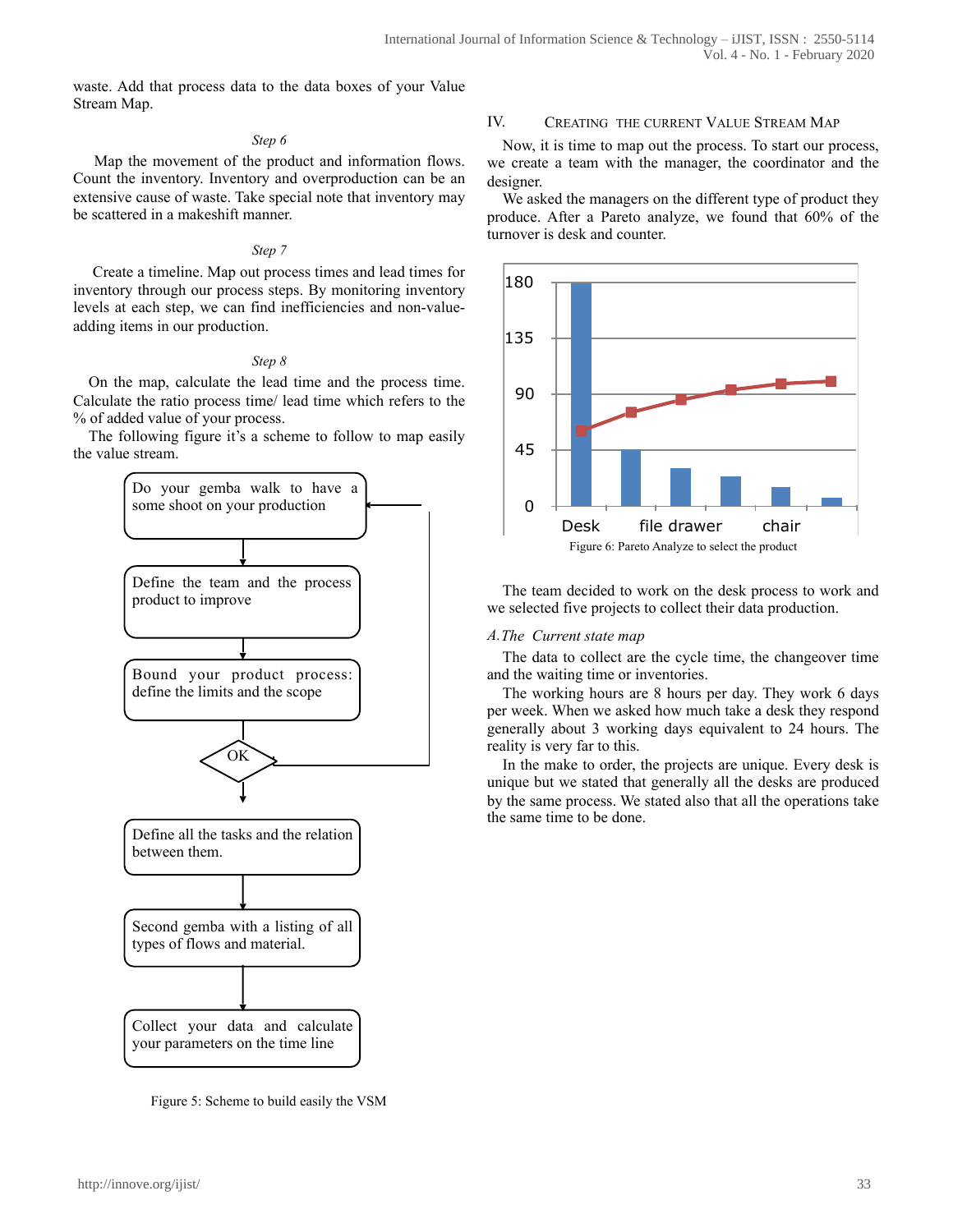

Figure 7: The current state map

 International Journal of Information Science & Technology – iJIST, ISSN : 2550-5114 Vol. 4 - No. 1 - February 2020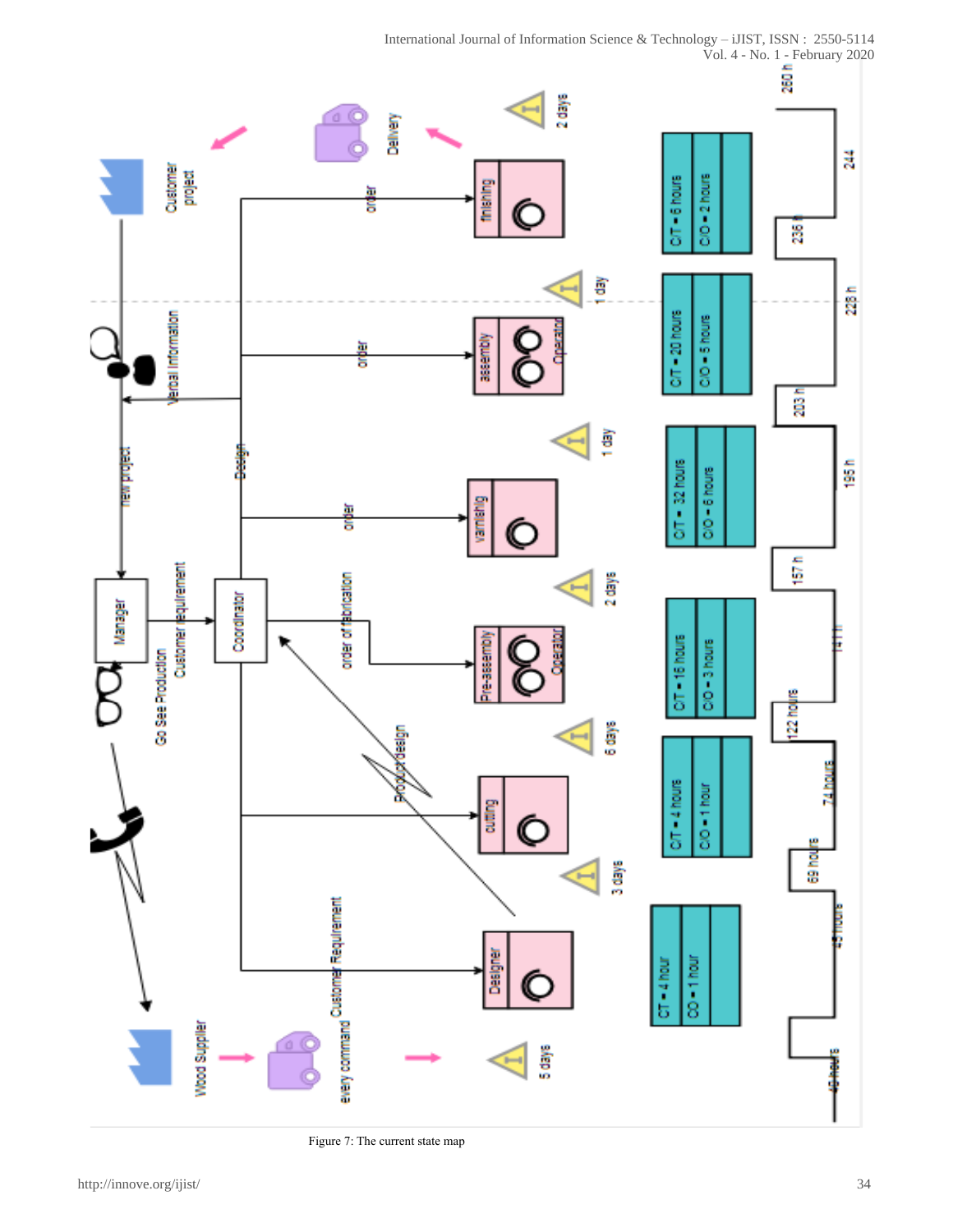#### *B.Performance evaluation of the chain*

On the timeline, we made some changes. We calculated the cumulate of times form the receiving of the command to the delivery.

The real lead time revealed by the VSM is about 260 hours equivalent 32.5 days. The value added tasks take 82 hours.

The lead time  $=$  the added time 82 hours+ the changeover time  $18$  hours + the inventories (semi-finished product)  $160$ hours.



Figure 8: The composition of the lead time



Figure 9: The real lead time and the goal time

These graphics shows that the 68% of lead time is waste and only 32%. This process needs some improvement to enhance the productivity and eliminate waste.

# *C.Discussion*

VSM in MTO production can be done project by project. However, if the projects are the same and the products produced by 90% of the same chain value we can use VSM by products.

The main gain of VSM in this case is the analysis of the waiting time. It can be used to analyze costs too.

 It is recommended to map several projects of different scopes to get a better understanding whether the complexity of a product and the necessary manufacturing processes influence the flow of components through the workshop. Although in the MTO, every project is unique, the analysis of several projects and the comparison of their current state maps stated that the results converges and we obtained the same lead time which offers a general opportunity for improvement.

Value Stream Maps in this case study offered to the manager a good basis to see the wasting time and start discussion to raise awareness about muda (waste) within the manufacturing teams.

The effectiveness of VSM is generally proved by several

studies. However, in artisanal enterprise is less demonstrated. In this part, we just tested the effectiveness of the steps used to map the value chain in artisanal fields. Those steps has been done for five times by just the coordinator and artisans and they succeed regarding to their levels school.

For the effectiveness of VSM and regarding to its definition which is a virtual measure of the distance between the results obtained and the objectives, we can measure the effectiveness of our adapted VSM by two indicators:

- The numbers of the sources of waste listed from the map.
- The reduction of the lead time.

In this case, after analyzing the map according to the eight sources of wastes developed in lean approach, we find a several wastes. For example:

- Change over time is high;
- Lot of inventories;
- No electronic information flow;
- Separation between workstation;

• No continuous flow: the flow is discrete and every time the coordinator has to order to the next station which article have to do;

• No data changed between client and coordinator;

• The rework ration is very high; RR=100%: for the five projects done by the coordinator, she constated that the worker have to work many time on the circular saw to modify some measurement.

This analysis was conducted two times. The first one was done by me but the objective of my thesis is not just to do this VSM in this type of enterprise and measure the effectiveness. It's to develop a simple steps basing on different tools used in lean to guide the artisans and managers to do this VSM by themselves alone. After developing those analysis steps we asked the coordinator to do the VSM alone. The two VSM converge to the same results.

## V. CONCLUSION

This work is a result of an intense work and discussion process with the working group of the company. As a result, a guided step was developed to build a current VSM of the woodworking company.

A literature review of the VSM revealed that due to the differences of an MTO environment to series or massproduction the conventional VSM approach needs to be adapted. The conventional VSM approach is designed for high volume repetitive manufacturing industries; in a batch-of-one environment it can be applied only project by project.

This paper presents the steps to follow to map the value chain. It presents graphically the value chain of the production of a desk in this company. By using value stream mapping we observed that non-value added time is caused by inventories and changeover time. Also the work in process is higher than they expect. The manager and the team approved the effectiveness of the VSM. All the team has challenge to make some change to eliminate their mudas.

Of course, there are difficulties to quantify the effectiveness of these measures in a typical MTO environment, but we succeed to develop a simple steps to do VSM that will help the working group to identify the non value added tasks and sources of wastes. The measurements of the effectiveness of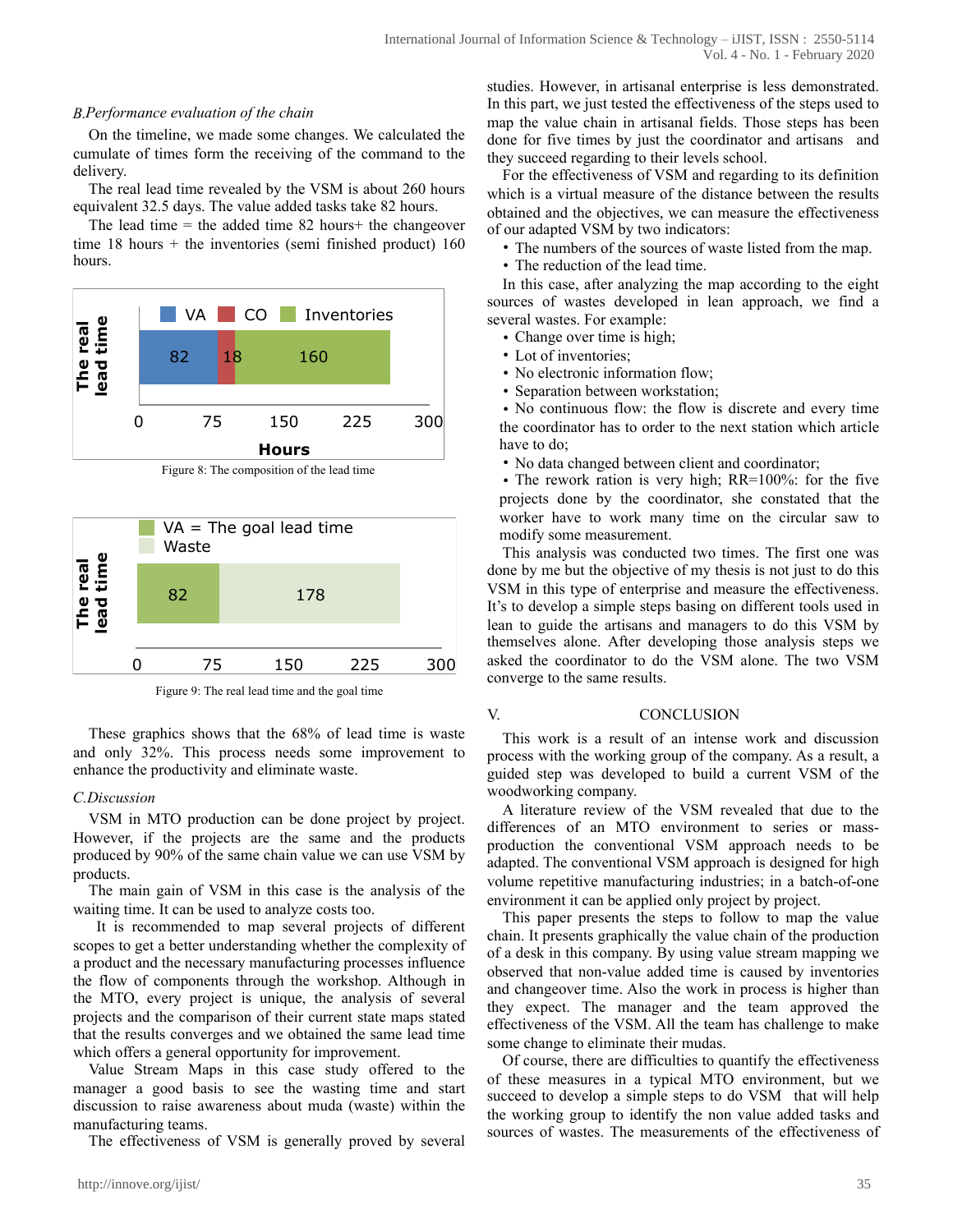these steps was measured by the number of times the coordinator succeed to create the map. A testing of this steps in artisanal leather bag manufacture is in progress.

The next work is to develop a guided steps to guide artisans to analyse the map and presents this as a complete work to start the lean transformation.

#### **REFERENCES**

- (1) ACHANGA, P., SHEHAB, E., ROY, R., NELDER, G., Critical success factors for lean implementation within SMEs. Journal of Manufacturing Technology Management, Vol. 17, 460-471, 2005.
- (2) AHUJA, I. P. S. & KHAMBA, J. S., An evaluation of TPM implementation initiatives in an Indian manufacturing enterprise. Journal of Quality in Maintenance Engineering, Vol. 13, 338-352, 2007.
- (3) ALVES, T. D. C. L., TOMMELEIN, I. D. & BALLARD, G.,Value stream mapping for make-to-order products in a job shop environment. Construction Research Congress 2005: Broadening Perspectives - Proceedings of the Congress, 2005.
- (4) Anand, G. and Kodali, R., Simulation model for the design of lean manufacturing systems-a case study, International Journal of Productivity and Quality Management, Vol. 4 No. 5, pp. 691-714, 2009.
- (5) BRAGLIA, M., CARMIGNANI, G. & ZAMMORI, F., A new value stream mapping approach for complex production systems. International Journal of Production Research, Vol. 44, 3929-3952, 2006.
- (6) DAVIS, M. M. & HEINEKE, J. 2005 Operations Management: Integrating manufacturing And services, The McGraw- Hill/Irwin EMILIANI, M. L. 1998 Lean behaviors. Management Decision, Vol. 36, 615-631.
- (7) Dhandapani, V., Potter, A. and Naim, M., "Applying lean thinking: a case study of an Indian steel plant", International Journal of Logistics: Research and Applications, Vol. 7 No. 3, pp. 239-50, 2004.
- (8) Bajjou, M. S., & Chafi, A. (2018). Lean construction implementation in the Moroccan construction industry: Awareness, benefits and barriers. Journal of Engineering, Design and Technology. https:// doi.org/10.1108/JEDT-02-2018-0031.
- (9) EMILIANI, M. L.,Using value-stream maps to improve leadership. The Leadership & Organization Development Journal, Vol. 25, 622-645, 2004.
- (10) Fontanini, P.S. and Picchi, F.A. 2004, "Value stream macro mapping a case study of aluminum windows for construction supply chain", Proceedings of the 12th Annual Conference of the International Group for Lean Construction IGLC-12, Elsinore, Denmark, 3-5 August, available at: www.iglc2004.dk/13729 accessed 15 April 2012.
- (11) Forsman, S., Bystedt, A. and O ¨ human, M., Interaction in the construction process – system effects for a joinery-products supplier, Lean Construction Journal, pp. 01-18, 2011.
- (12) GOLDRATT, E. M., Critical chain, Pretoria, Republic of South Africa, Avraham Y. Goldratt Institute, 1997.
- (13) GOLDRATT, E. M., The goal : a process of ongoing improvement, Aldershot, Gower, 2004.
- (14) GREEN, L., Implementation of Lean manufacturing in a small sized company. California State University, 2004;
- (15) Grewal, C., an initiative to implement lean manufacturing using value stream mapping in a small company, International Journal of Manufacturing Technology and Management, Vol. 15 Nos 3/4, pp. 404-17, 2008.
- (16) Gurumurthy, A. and Kodali,,Design of lean manufacturing systems using value stream mapping with simulation: a case study, Journal of Manufacturing Technology Management, Vol. 22 No. 4, pp. 444-473, R. 2011.
- (17) Dominguez Hills. HINES, P. & RICH, N., The seven value stream mapping tools. International Journal of Operations and Production Management, Vol. 17, 46-64, 1997.
- (18) HINES, P., RICH, N., BICHENO, J., BRUNT, D. & TAYLOR, D., Value stream management. The International Journal of Logistics Management, Vol. 9, 25-42, 1998.
- (19) LIKER, J. K. & MEIER, D. The Toyota Way Fieldbook: A practical guide for implementing Toyota's 4Ps, New York, McGraw-Hill Companies, Inc, 2006.
- (20) MONDEN, Y. ,Toyota Production System: An integrated approach to Just-in-Time, Norcross, GA, Industrial Engineering and Management Press, 1993.
- (21) Matt, D.T. Adaptation of the value stream mapping approach to the design of lean engineer-to- order production systems", Journal of Manufacturing Technology Management, Vol. 25 Issue 3 pp. 334 - 350, 2014.
- (22) Meredith, J. and Akinc, U., Characterizing and structuring a new make-to-forecast production strategy, Journal of Operations Management, Vol. 25 No. 3, pp. 623-642, 2007.
- (23) RIVERA, L. & FRANK CHEN, F., Measuring the impact of Lean tools on the cost-time investment of a product using cost-time profiles. Robotics and Computer-Integrated Manufacturing, Vol. 23, 684-689, 2007.
- (24) Romero, D. and Chavez, Z. 2011, "Use of value mapping tools for manufacturing systems redesign", Proceedings of the World Congress on Engineering 2011 Vol I WCE 2011, London, UK, 6-8 July, available at: www.iaeng.org/publication/WCE2011/ WCE2011\_pp850-854.pdf accessed 26 March 2012.
- (25) ROTHER, M. & SHOOK, J., Learning to see: Value stream mapping to create value and eliminate muda, Brookline, Massachusetts, USA, The Lean Enterprise Institute, 1998.
- (26) Rahani, A.R. and Al-Ashraf, M., production flow analysis through value stream mapping: a lean manufacturing process case study, Procedia Engineering, Vol. 41, pp. 1727-1734, 2012.
- (27) Romero, D. and Chavez, Z. 2011, "Use of value mapping tools for manufacturing systems redesign", Proceedings of the World Congress on Engineering 2011 Vol I WCE 2011, London, UK, 6-8 July, available at: www.iaeng.org/publication/WCE2011/ WCE2011\_pp850-854.pdf accessed 26 March 2012.
- (28) Rother, M. and Shook, J., Learning to See Value-Stream Mapping to Create Value and Eliminate Muda, Lean Enterprise Institute, Cambridge, MA, 1998.
- (29) Seth, D. and Gupta, V., Application of value stream mapping for lean operations and cycle time reduction: an Indian case study, Production Planning & Control, Vol. 16 No. 1, pp. 44-59, 2005.
- (30) WOMACK, J. P., Value stream mapping. Manufacturing Engineering, Vol. 136, 145-156, 2006.
- (31) WOMACK, J. P. & JONES, D. T., Lean Thinking: Banish waste and create wealth in your corporation., New York, Simon & Schuster, 2003.
- (32) F. CHOUIRAF, A. CHAFI Lean manufacturing for handicraft production: A new production system to enhance productivity and competitiveness of craft enterprise. Proceedings of the 2018 International Conference on Optimization and Applications, ICOA 2018.
- (33) M. S. Bajjou, A. Chafi. "Barriers of lean construction implementation in the Moroccan construction industry". In AIP Conference Proceedings., AIP Publishing., vol. 1952, No. 1, p. 020056, 2018.